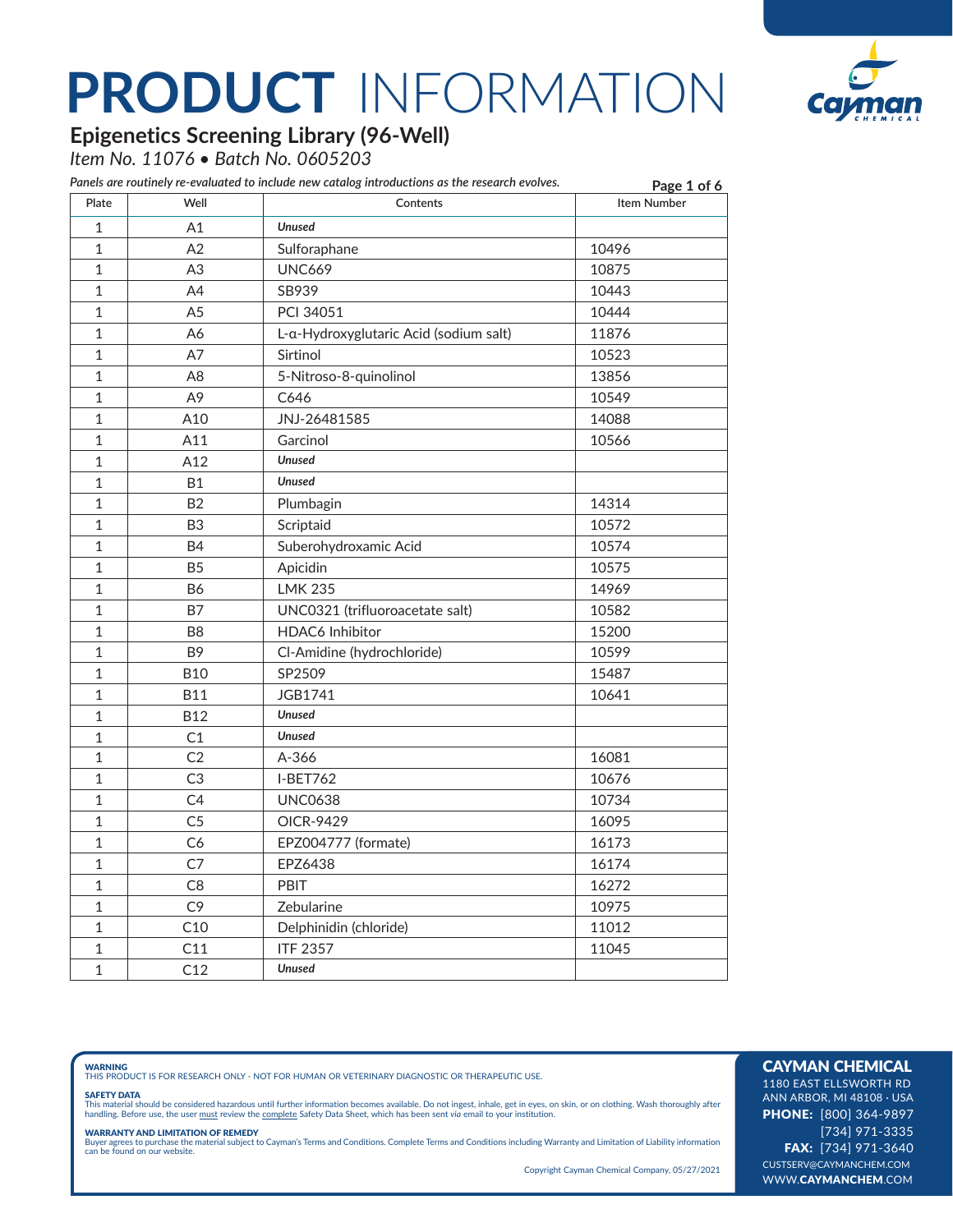

|              |                 |                                         | Page 2 of 6 |
|--------------|-----------------|-----------------------------------------|-------------|
| Plate        | Well            | Contents                                | Item Number |
| $\mathbf 1$  | D <sub>1</sub>  | <b>Unused</b>                           |             |
| 1            | D <sub>2</sub>  | Octyl-a-hydroxyglutarate                | 16365       |
| $\mathbf{1}$ | D <sub>3</sub>  | <b>UNC0379</b>                          | 16400       |
| $\mathbf 1$  | D <sub>4</sub>  | Methylstat (hydrate)                    | 11091       |
| $\mathbf 1$  | D <sub>5</sub>  | <b>BVT 948</b>                          | 16615       |
| $\mathbf 1$  | D <sub>6</sub>  | <b>BG45</b>                             | 16918       |
| $\mathbf 1$  | D7              | <b>UMB-32</b>                           | 17123       |
| 1            | D <sub>8</sub>  | 2,4-Pyridinedicarboxylic Acid (hydrate) | 11138       |
| $\mathbf{1}$ | D <sub>9</sub>  | $PFI-1$                                 | 11155       |
| $\mathbf{1}$ | D <sub>10</sub> | 5-Azacytidine                           | 11164       |
| $\mathbf{1}$ | D11             | SGI-1027                                | 11165       |
| 1            | D <sub>12</sub> | <b>Unused</b>                           |             |
| $\mathbf{1}$ | E1              | <b>Unused</b>                           |             |
| $\mathbf{1}$ | E2              | Decitabine                              | 11166       |
| $\mathbf{1}$ | E <sub>3</sub>  | <b>I-BET151</b>                         | 11181       |
| 1            | E4              | $(+)-JQ1$                               | 11187       |
| $\mathbf{1}$ | E <sub>5</sub>  | EPZ015666                               | 17285       |
| $\mathbf{1}$ | E6              | BI-2536                                 | 17385       |
| $\mathbf{1}$ | E7              | BAZ2-ICR                                | 17448       |
| 1            | E <sub>8</sub>  | Sodium 4-Phenylbutyrate                 | 11323       |
| $\mathbf{1}$ | E9              | <b>OG-L002</b>                          | 17471       |
| $\mathbf{1}$ | E10             | IOX1                                    | 11572       |
| 1            | E11             | MI-2 (hydrochloride)                    | 11620       |
| $\mathbf{1}$ | E12             | <b>Unused</b>                           |             |
| $\mathbf{1}$ | F <sub>1</sub>  | <b>Unused</b>                           |             |
| $\mathbf{1}$ | F <sub>2</sub>  | ML-324                                  | 17472       |
| $\mathbf{1}$ | F <sub>3</sub>  | Gemcitabine                             | 11690       |
| 1            | F <sub>4</sub>  | GSK484 (hydrochloride)                  | 17488       |
| $\mathbf{1}$ | F <sub>5</sub>  | Resminostat (hydrochloride)             | 17553       |
| 1            | F6              | <b>NI-57</b>                            | 17662       |
| $\mathbf 1$  | F7              | Daminozide                              | 12033       |
| $\mathbf{1}$ | F <sub>8</sub>  | GSK-J1 (sodium salt)                    | 12054       |
| $\mathbf 1$  | F9              | PFI-4                                   | 17663       |
| $\mathbf 1$  | F10             | GSK-J4 (hydrochloride)                  | 12073       |
| 1            | F11             | Tasquinimod                             | 17692       |
| $\mathbf{1}$ | F12             | <b>Unused</b>                           |             |

### CAYMAN CHEMICAL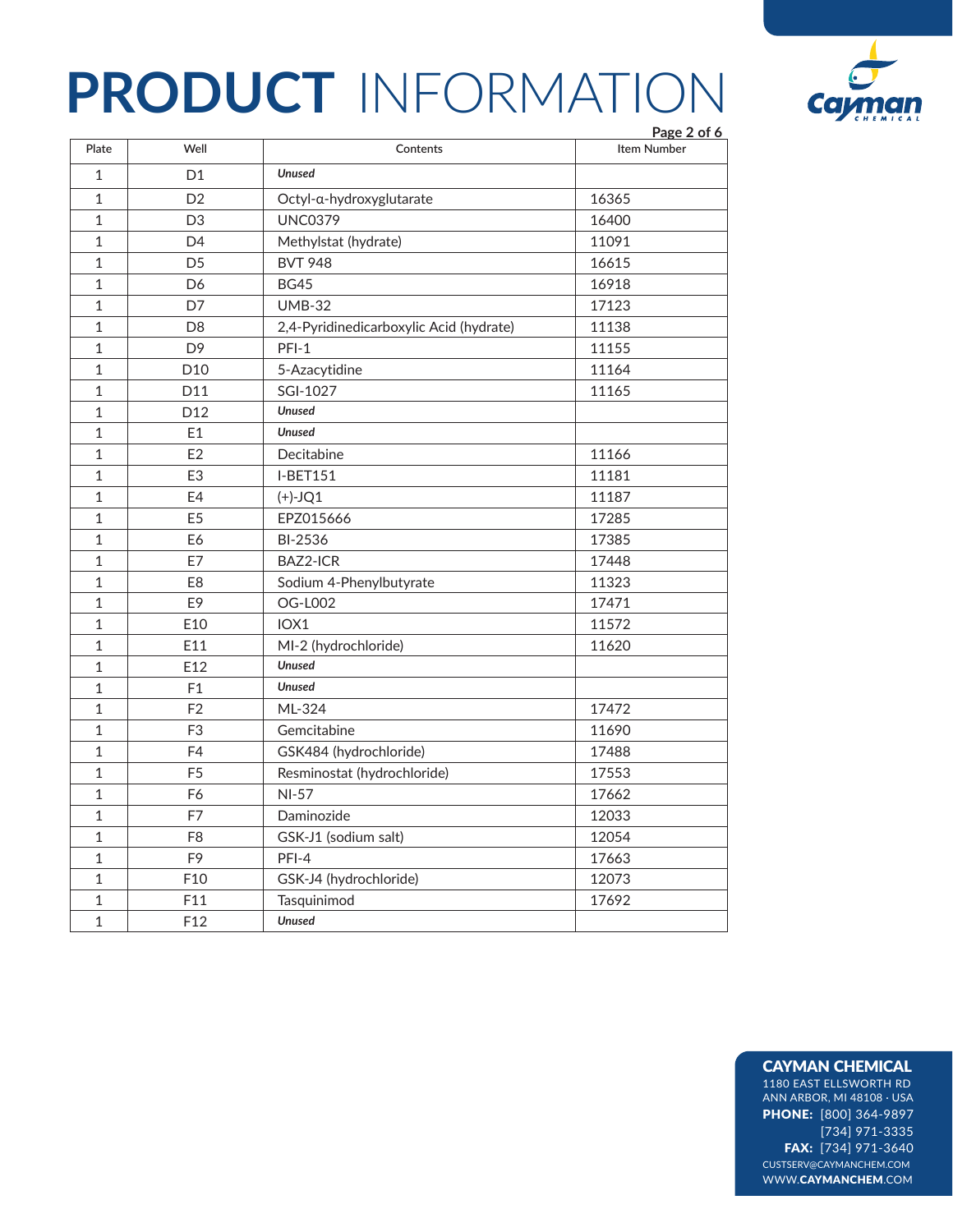

|                |                 |                                  | Page 3 of 6        |
|----------------|-----------------|----------------------------------|--------------------|
| Plate          | Well            | Contents                         | <b>Item Number</b> |
| $\mathbf 1$    | G1              | <b>Unused</b>                    |                    |
| $\mathbf 1$    | G <sub>2</sub>  | CI-994                           | 12084              |
| $\mathbf 1$    | G <sub>3</sub>  | CPTH2 (hydrochloride)            | 12086              |
| $\mathbf 1$    | G4              | MM-102                           | 17699              |
| $\mathbf 1$    | G <sub>5</sub>  | <b>TC-E 5003</b>                 | 17718              |
| $\mathbf{1}$   | G6              | Butyrolactone 3                  | 12095              |
| $\mathbf 1$    | G7              | L002                             | 17778              |
| $\mathbf 1$    | G8              | Tenovin-1                        | 13085              |
| $\mathbf 1$    | G9              | Tenovin-6                        | 13086              |
| $\mathbf 1$    | G10             | BI-9564                          | 17897              |
| $\mathbf 1$    | G11             | RN-1 (hydrochloride)             | 18124              |
| $\mathbf 1$    | G12             | <b>Unused</b>                    |                    |
| $\mathbf{1}$   | H1              | <b>Unused</b>                    |                    |
| $\mathbf 1$    | H <sub>2</sub>  | Anacardic Acid                   | 13144              |
| $\mathbf{1}$   | H <sub>3</sub>  | AGK <sub>2</sub>                 | 13145              |
| $\mathbf 1$    | H4              | CAY10603                         | 13146              |
| $\mathbf{1}$   | H <sub>5</sub>  | Splitomicin                      | 13168              |
| $\mathbf 1$    | H <sub>6</sub>  | <b>CBHA</b>                      | 13172              |
| $\mathbf{1}$   | H7              | Mocetinostat                     | 18287              |
| $\mathbf{1}$   | H <sub>8</sub>  | Oxamflatin                       | 13176              |
| $\mathbf 1$    | H <sub>9</sub>  | Salermide                        | 13178              |
| $\mathbf{1}$   | H <sub>10</sub> | A-196                            | 18317              |
| $\mathbf 1$    | H11             | MS049 (hydrochloride)            | 18348              |
| $\mathbf{1}$   | H <sub>12</sub> | <b>Unused</b>                    |                    |
| $\overline{2}$ | A1              | <b>Unused</b>                    |                    |
| $\overline{2}$ | A <sub>2</sub>  | GSK591                           | 18354              |
| $\sqrt{2}$     | A <sub>3</sub>  | Panobinostat                     | 13280              |
| $\overline{2}$ | A4              | MS-275                           | 13284              |
| $\overline{2}$ | A5              | MS023 (hydrochloride)            | 18361              |
| $\overline{2}$ | A6              | <b>RG108</b>                     | 13302              |
| $\overline{2}$ | A7              | 2',3',5'-triacetyl-5-Azacytidine | 13373              |
| $\overline{2}$ | A <sub>8</sub>  | PRT4165                          | 19093              |
| $\overline{2}$ | A <sub>9</sub>  | <b>UNC0224</b>                   | 13631              |
| $\overline{2}$ | A10             | ORY-1001                         | 19136              |
| $\overline{2}$ | A11             | EPZ020411                        | 19160              |
| $\overline{2}$ | A12             | <b>Unused</b>                    |                    |

#### CAYMAN CHEMICAL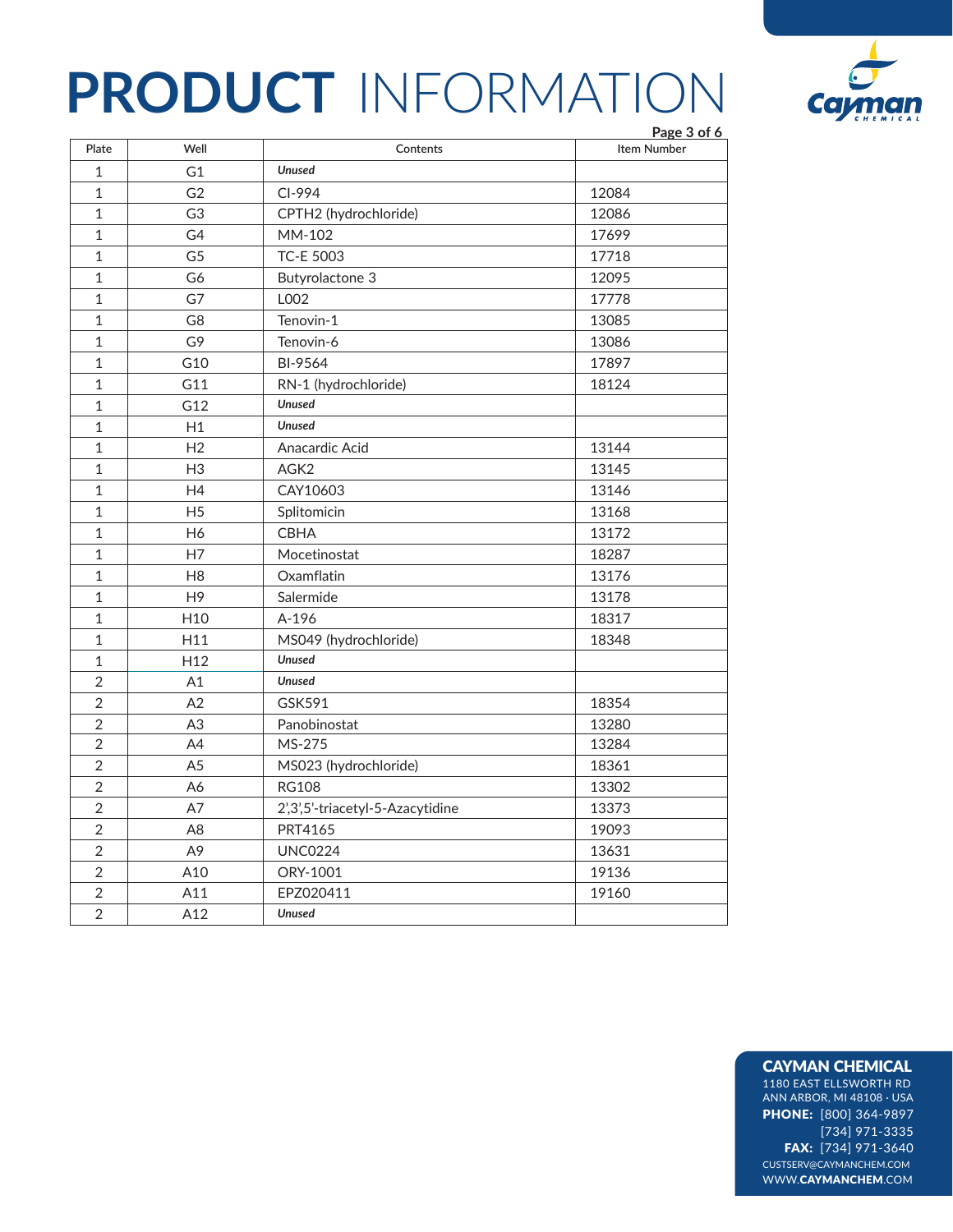

|                |                 |                                        | Page 4 of 6        |
|----------------|-----------------|----------------------------------------|--------------------|
| Plate          | Well            | Contents                               | <b>Item Number</b> |
| $\overline{2}$ | <b>B1</b>       | <b>Unused</b>                          |                    |
| $\sqrt{2}$     | <b>B2</b>       | 3-Deazaneplanocin A                    | 13828              |
| $\overline{2}$ | B <sub>3</sub>  | Sinefungin                             | 13829              |
| $\overline{2}$ | <b>B4</b>       | Pyroxamide                             | 13870              |
| $\overline{2}$ | B <sub>5</sub>  | N-Oxalylglycine                        | 13944              |
| $\overline{2}$ | <b>B6</b>       | GSK2879552                             | 19403              |
| $\sqrt{2}$     | <b>B7</b>       | AMI-1 (sodium salt)                    | 13965              |
| $\overline{2}$ | B <sub>8</sub>  | EPZ005687                              | 13966              |
| $\overline{2}$ | B <sub>9</sub>  | SGC0946                                | 13967              |
| $\overline{2}$ | <b>B10</b>      | <b>UNC1215</b>                         | 13968              |
| $\overline{2}$ | <b>B11</b>      | Cyproheptadine (hydrochloride hydrate) | 19551              |
| $\overline{2}$ | <b>B12</b>      | <b>Unused</b>                          |                    |
| $\overline{2}$ | C1              | <b>Unused</b>                          |                    |
| $\overline{2}$ | C <sub>2</sub>  | GSK343                                 | 14094              |
| $\overline{2}$ | C <sub>3</sub>  | Bromosporine                           | 14119              |
| $\overline{2}$ | C4              | GSK2801                                | 14120              |
| $\overline{2}$ | C <sub>5</sub>  | SIRT1/2 Inhibitor IV                   | 14407              |
| $\overline{2}$ | C6              | I-CBP112 (hydrochloride)               | 14468              |
| $\overline{2}$ | C <sub>7</sub>  | SGC-CBP30                              | 14469              |
| $\sqrt{2}$     | C <sub>8</sub>  | <b>UNC0642</b>                         | 14604              |
| $\overline{2}$ | C <sub>9</sub>  | AZD 5153                               | 20864              |
| $\overline{2}$ | C10             | (R)-PFI-2 (hydrochloride)              | 14678              |
| $\overline{2}$ | C11             | <b>HPOB</b>                            | 15066              |
| $\overline{2}$ | C12             | <b>Unused</b>                          |                    |
| $\overline{2}$ | D <sub>1</sub>  | <b>Unused</b>                          |                    |
| $\overline{2}$ | D <sub>2</sub>  | CPTH6 (hydrobromide)                   | 19828              |
| $\overline{2}$ | D <sub>3</sub>  | PFI-3                                  | 15267              |
| $\sqrt{2}$     | D <sub>4</sub>  | JIB-04                                 | 15338              |
| $\overline{2}$ | D <sub>5</sub>  | CAY10683                               | 15403              |
| $\overline{2}$ | D <sub>6</sub>  | GSK126                                 | 15415              |
| $\overline{2}$ | D7              | <b>CPI-203</b>                         | 15479              |
| $\overline{2}$ | D <sub>8</sub>  | 6-Thioguanine                          | 15774              |
| $\overline{2}$ | D <sub>9</sub>  | <b>HAT Inhibitor II</b>                | 19835              |
| $\overline{2}$ | D <sub>10</sub> | CeMMEC1                                | 19956              |
| $\overline{2}$ | D11             | OTX015                                 | 15947              |
| $\overline{2}$ | D <sub>12</sub> | <b>Unused</b>                          |                    |

### CAYMAN CHEMICAL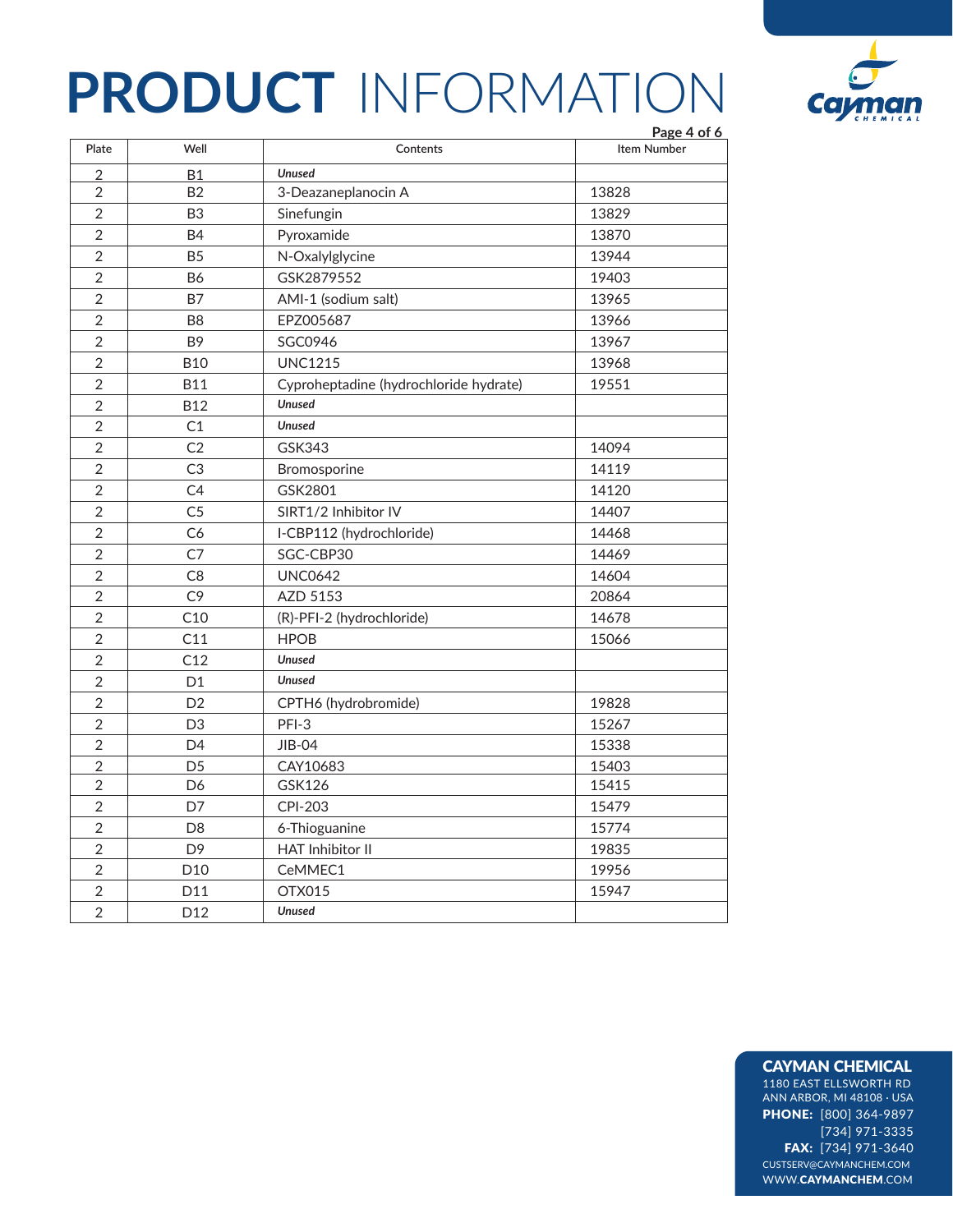

|                |                 |                                         | Page 5 of 6        |
|----------------|-----------------|-----------------------------------------|--------------------|
| Plate          | Well            | Contents                                | <b>Item Number</b> |
| $\overline{2}$ | E1              | <b>Unused</b>                           |                    |
| $\overline{2}$ | E2              | PCI 24781                               | 20059              |
| $\overline{2}$ | E <sub>3</sub>  | <b>BML-278</b>                          | 20209              |
| $\overline{2}$ | E4              | CeMMEC13                                | 20224              |
| $\overline{2}$ | E <sub>5</sub>  | EPZ5676                                 | 16175              |
| $\overline{2}$ | E6              | MC 1568                                 | 16265              |
| $\overline{2}$ | E7              | 4'-bromo-Resveratrol                    | 20541              |
| $\overline{2}$ | E <sub>8</sub>  | a-Hydroxyglutaric Acid (sodium salt)    | 16374              |
| $\overline{2}$ | E9              | S-(5'-Adenosyl)-L-methionine (tosylate) | 16376              |
| $\overline{2}$ | E10             | <b>RVX-208</b>                          | 16424              |
| $\overline{2}$ | E11             | Todralazine (hydrochloride)             | 20893              |
| $\overline{2}$ | E12             | <b>Unused</b>                           |                    |
| $\overline{2}$ | F <sub>1</sub>  | <b>Unused</b>                           |                    |
| $\overline{2}$ | F <sub>2</sub>  | LAQ824                                  | 16427              |
| $\overline{2}$ | F <sub>3</sub>  | <b>HDAC3</b> Inhibitor                  | 21057              |
| $\overline{2}$ | F4              | GSK-LSD1 (hydrochloride)                | 16439              |
| $\overline{2}$ | F <sub>5</sub>  | <b>CXD101</b>                           | 21159              |
| $\overline{2}$ | F6              | RGFP966                                 | 16917              |
| $\overline{2}$ | F7              | BRD73954                                | 16919              |
| $\overline{2}$ | F <sub>8</sub>  | <b>NCH-51</b>                           | 21234              |
| $\overline{2}$ | F <sub>9</sub>  | <b>UF010</b>                            | 21273              |
| $\overline{2}$ | F10             | <b>RGFP109</b>                          | 21568              |
| $\overline{2}$ | F11             | Trichostatin A                          | 89730              |
| $\overline{2}$ | F <sub>12</sub> | <b>Unused</b>                           |                    |
| $\overline{2}$ | G <sub>1</sub>  | <b>Unused</b>                           |                    |
| $\overline{2}$ | G <sub>2</sub>  | CAY10398                                | 89740              |
| $\overline{2}$ | G <sub>3</sub>  | RSC-133                                 | 9001839            |
| $\overline{2}$ | G4              | <b>BML-210</b>                          | 10005019           |
| $\overline{2}$ | G <sub>5</sub>  | C-7280948                               | 21601              |
| $\overline{2}$ | G6              | CAY10591                                | 10009797           |
| $\overline{2}$ | G7              | <b>EED226</b>                           | 22031              |
| $\overline{2}$ | G8              | <b>SAHA</b>                             | 10009929           |
| $\sqrt{2}$     | G9              | Tranylcypromine (hydrochloride)         | 10010494           |
| $\overline{2}$ | G10             | CAY10722                                | 22404              |
| $\overline{2}$ | G11             | <b>PAOA</b>                             | 22942              |
| $\overline{2}$ | G12             | <b>Unused</b>                           |                    |

#### CAYMAN CHEMICAL